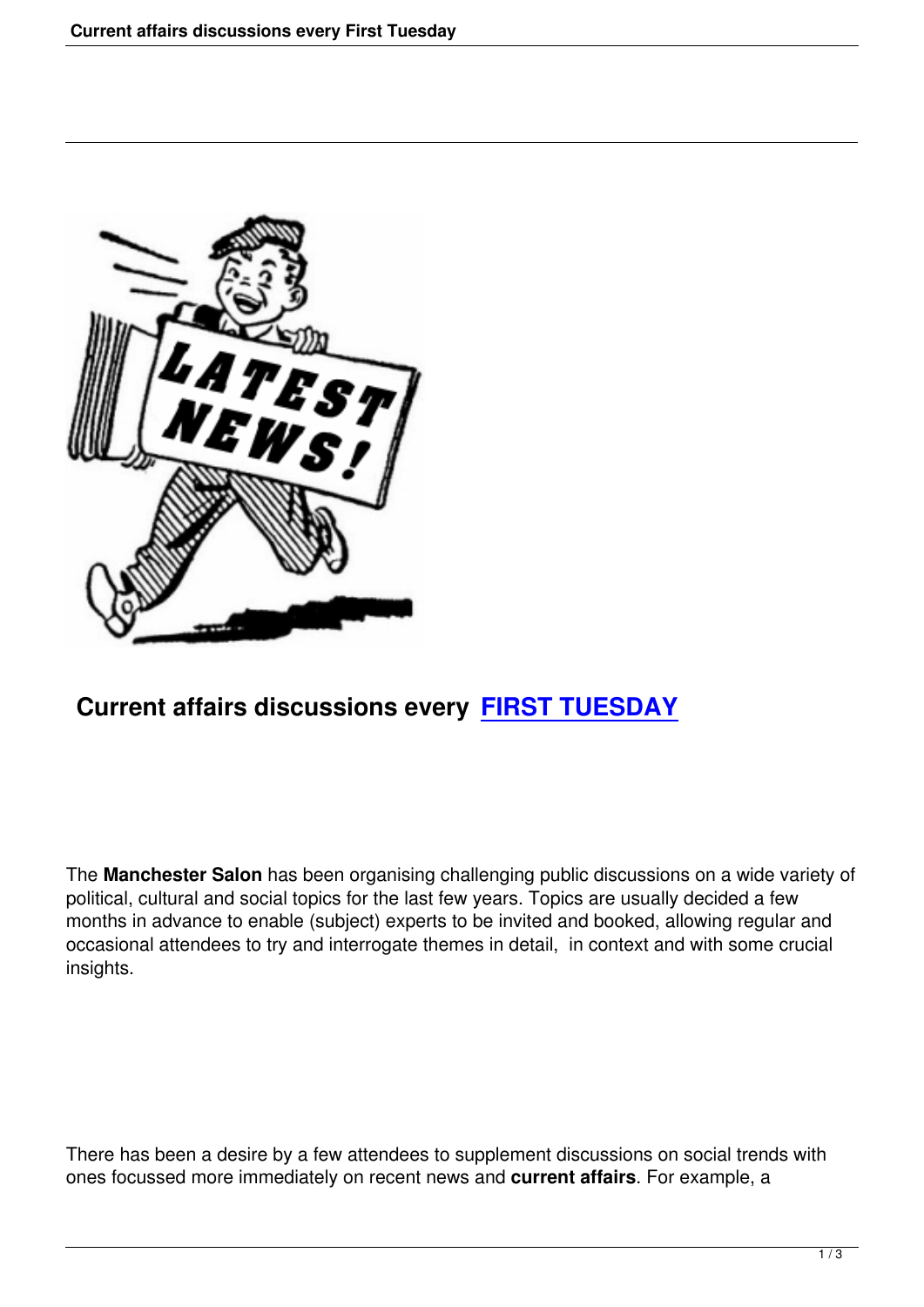discussion this week could focus on a political scandal, response to 'extreme' weather event or an international or diplomatic crisis.

Started in February 2011, the Manchester Salon now organises some discussions on current affairs on the **FIRST TUESDAY** of each month. These discussions aim to provide attendees with a way of developing and testing their understanding of a range of current affairs topics; improving their journalistic capabilities so that they can write opinion or comment style articles for the regional or national media or blogs, respond with a thoughtful angle on radio chat shows, TV talk shows or maybe just have an interesting angle to respond with at work.

**How does it work?**

Suggested topics for these FIRST TUESDAY discussions should be sent to reviews@manchet ersalon.org.uk

along with any recommended readings in the week before the first Tuesday of each month. The introducer for that month will decide by Sunday night before the Tuesday dis[cussion on the two](mailto:reviews@manchetersalon.org.uk) [or three topics](mailto:reviews@manchetersalon.org.uk) to focus on, posting these and their draft attempt at an opinion or comment piece with some suggested readings on the

## current affairs

section of the website.

On the Tuesday evening, their opinion piece will be presented as the introduction, inviting those attending the discussion to respond with their own views, nuances and suggestions of how the article could be improved. The opinion piece should subsequently be updated and published on the website with a view to trying to get it published elsewhere, maybe in modified form.